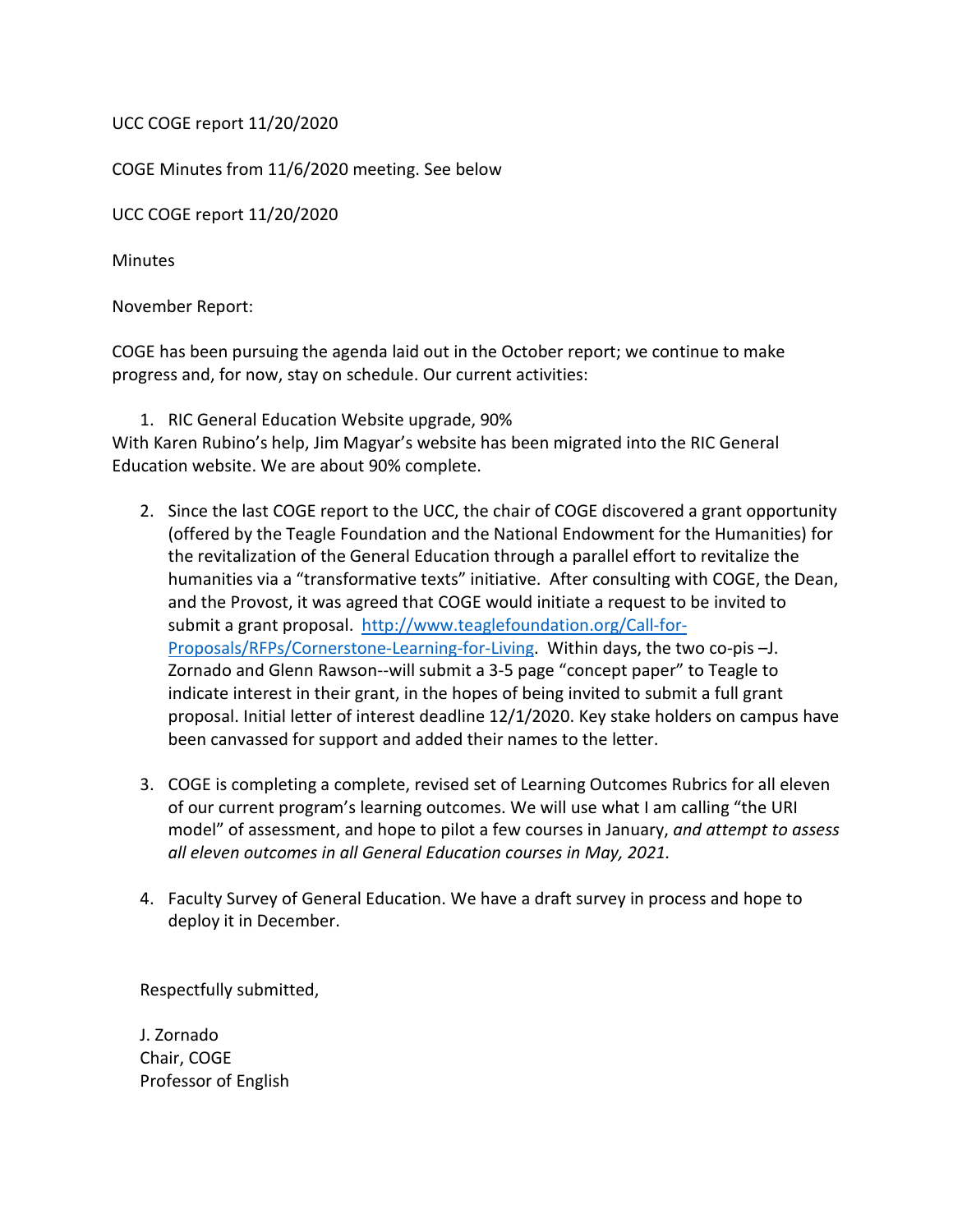## COGE 11/6/2020

J. Wu. D. Gill, J. Zornado, M. Michaud, E. Simson, J. Dagle, S. Pearlmutter, K. Almeida, K. Garabedian, D. Espinoza, M. Baker, S. Oliveira (for Modern Languages), S. Costa, T. Ender

Excused: S. Brown (for FYS), W. Martin, C. Falangola, J. Capece, B. Caouette

The meeting began on Zoom at 12:32. Meeting Recording: [https://ricollege.zoom.us/rec/share/l2DNBj9uOTJwJHxjCSjItq4SKOLC9mxzBXv2Gh09eVh\\_uOqB](https://ricollege.zoom.us/rec/share/l2DNBj9uOTJwJHxjCSjItq4SKOLC9mxzBXv2Gh09eVh_uOqBy60A_-RSm2D-I9NO.jA2WLVryyw_qLLqs) [y60A\\_-RSm2D-I9NO.jA2WLVryyw\\_qLLqs](https://ricollege.zoom.us/rec/share/l2DNBj9uOTJwJHxjCSjItq4SKOLC9mxzBXv2Gh09eVh_uOqBy60A_-RSm2D-I9NO.jA2WLVryyw_qLLqs)

Access Passcode: U144F9S.

The Chair shared the meeting agenda and discussed the Teagle Foundation grant opportunity for revising General Education programs around "transformative texts" from the Humanities. [http://www.teaglefoundation.org/Call-for-Proposals/RFPs/Cornerstone-Learning-for-Living.](http://www.teaglefoundation.org/Call-for-Proposals/RFPs/Cornerstone-Learning-for-Living) Such a grant would fund the costs of revising General Education while without it how to make any substantial progress in revising Gen Ed seems impossible given the current financial crisis. The question: should COGE submit a 3-5 page "concept paper" to Teagle to indicate interest in their grant, in the hopes of being invited to submit a full grant proposal? Deadline 12/4/2020. In the end, E. Simson recommended that we submit the letter as a way of keeping our options open going forward.

Discussion followed: S. Costa asked if such a direction would marginalize other fields, including math. Many of our students need a lot of remedial help and how ever we move forward, we need to think about who exactly our students are and the educational needs they bring with them to RIC. D. Espinoza emphasized the importance of students attaining a historical perspective. S. Oliveira spoke about RIC's Latinx student population and the importance of language skills, both first and second. J. Dagle informed COGE that CCRI students are increasingly completing their second-language requirements at CCRI. J. Wu asked if General Education should be tailored more specifically to students' majors, so, for example, should Business majors be required to take so much science? Discussion followed about the importance of taking a wide range of required courses, and that learning outcomes should be met by courses traditionally tasked with teaching them.

J. Zornado introduced the second agenda item: assessment of the current General Education program and discussion followed. Many faculty do not have a clear sense about General